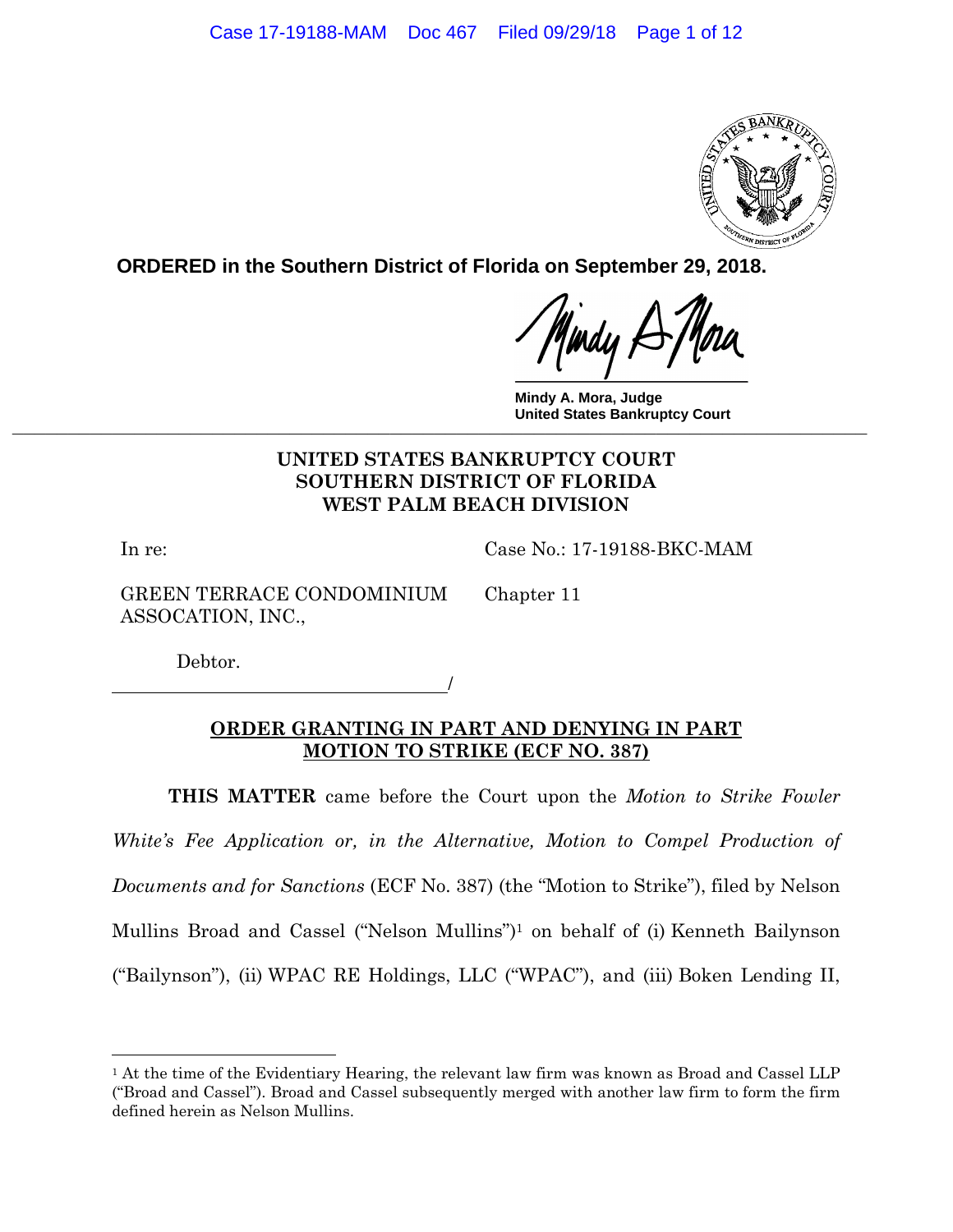### Case 17-19188-MAM Doc 467 Filed 09/29/18 Page 2 of 12

LLC ("Boken", and collectively with Bailynson and WPAC, the "Bailynson Parties"), the *Supplement to Motion to Strike* (ECF No. 392) (the "Supplement"), and the response thereto (ECF No. 432) (the "Response") filed by Fowler White Burnett, P.A. ("Fowler White"). On June 1 and 6, 2018, the Court conducted an evidentiary hearing (the "Evidentiary Hearing") on the Motion to Strike, the Supplement, and the Response and took the matter under advisement. The primary issue in dispute is whether document production made by Fowler White in the course of litigation regarding Fowler White's fee application (ECF No. 324) (the "Fee Application") was so insufficient as to trigger sanctions for non-compliance with the underlying document request, including (i) monetary sanctions for attorneys' fees and (ii) striking the Fee Application. At its core, this is a garden-variety discovery dispute between two parties with an extensive history of litigation over matters both trivial and complex.

## **BACKGROUND**

 The above-captioned debtor ("Debtor") commenced this bankruptcy case (the "Case") a little over one year ago, on July 21, 2017 (the "Petition Date"). In the relatively short period of time since the Petition Date, the Debtor and various parties in interest generated a sizeable record of motions, responses, fee applications, and other documents. At present, the docket contains just under 500 court papers.

 The Case has been highly contentious since its inception. Moreover, the source of the dispute between the Debtor (and, by extension, Fowler White) and the Bailynson Parties dates back even further, to state court litigation that preceded (and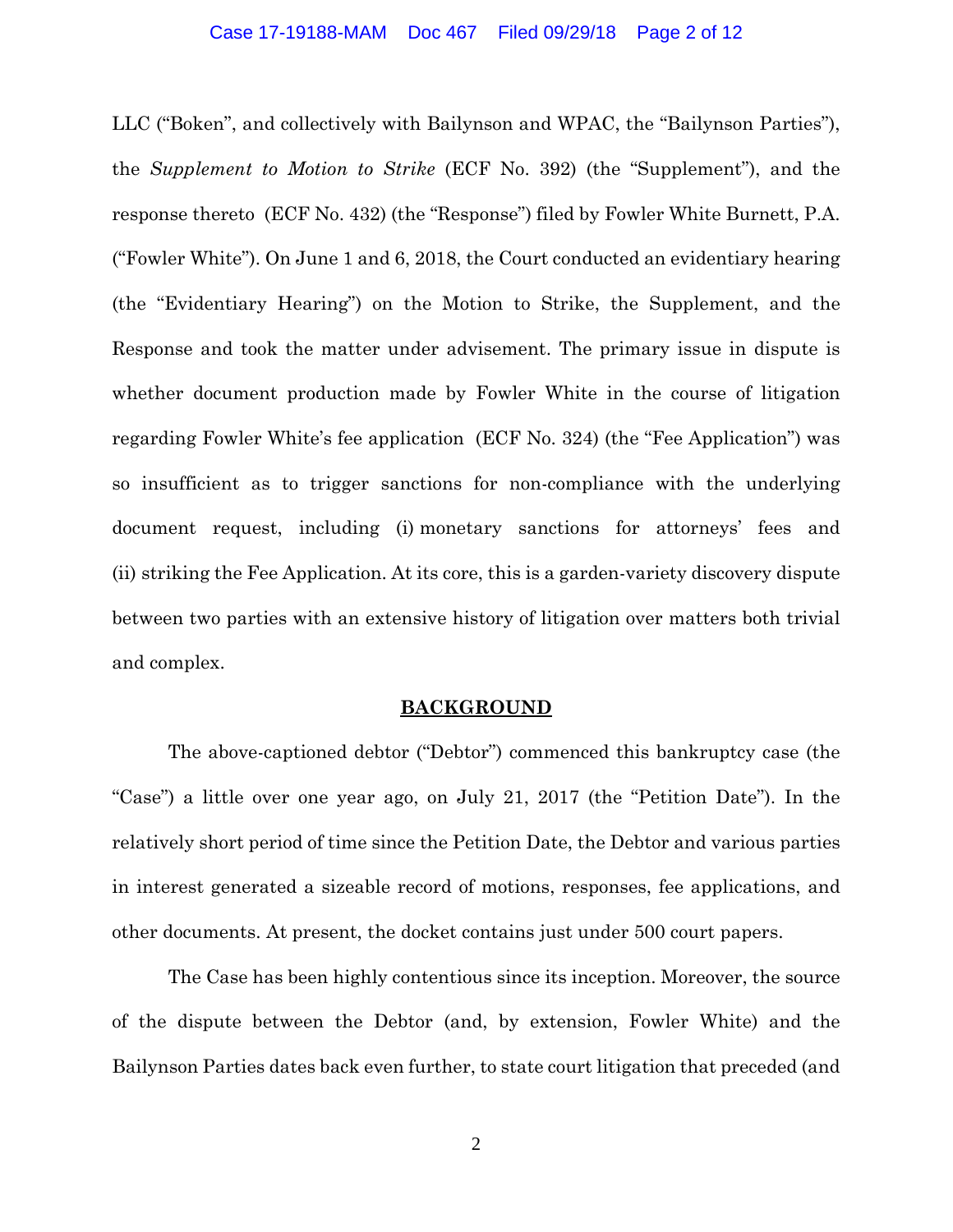likely precipitated) the filing of the Case.

 Prepetition, the Debtor was a Florida not-for-profit corporation that operated an 84-unit residential condominium complex located at 2800 Georgia Avenue, West Palm Beach, Florida 22405 (the "Property"). The Debtor owned the common areas as well as certain individual units within the Property. Boken asserted its role as the Debtor's primary creditor early in the Case and wasted no time in advancing its interests through filing—a mere ten days after the Petition Date—a motion to compel turnover (ECF No. 11) (the "Turnover Motion") of assets from Kolman Keningsberg in its role as the state court-appointed receiver (the "Receiver").2

 The Debtor faced numerous prepetition financial challenges, including the deterioration of certain units, inadequate financial reserves, lack of insurance, and an inability to obtain external financing.3 Presumably, these challenges led or otherwise contributed to the appointment of the Receiver in the case styled as *Davis v. Green Terrace Condominium Association, Inc*., Case No. 50-2015-CA-002803- XXXX-MB(AD). In any event, shortly after its appointment, the Receiver appointed a new board of directors (the "New Board"), who then voted to file a voluntary chapter 11 petition on the Debtor's behalf.4

 The New Board was soon replaced by yet *another* board of directors in what became an apparently bitter and convoluted dispute for control over the Debtor.5 Meanwhile, in this Case, the Receiver filed an application to retain Fowler White as

1

<sup>2</sup> *See* ECF No. 7 (the "Retention Application") at 3 (signature block).

<sup>3</sup> *See* Turnover Motion at ¶¶ 4-5; *see also* Fee Application at 3-4. 4 *See* Turnover Motion at ¶ 11.

<sup>5</sup> *See id.* at ¶ 12.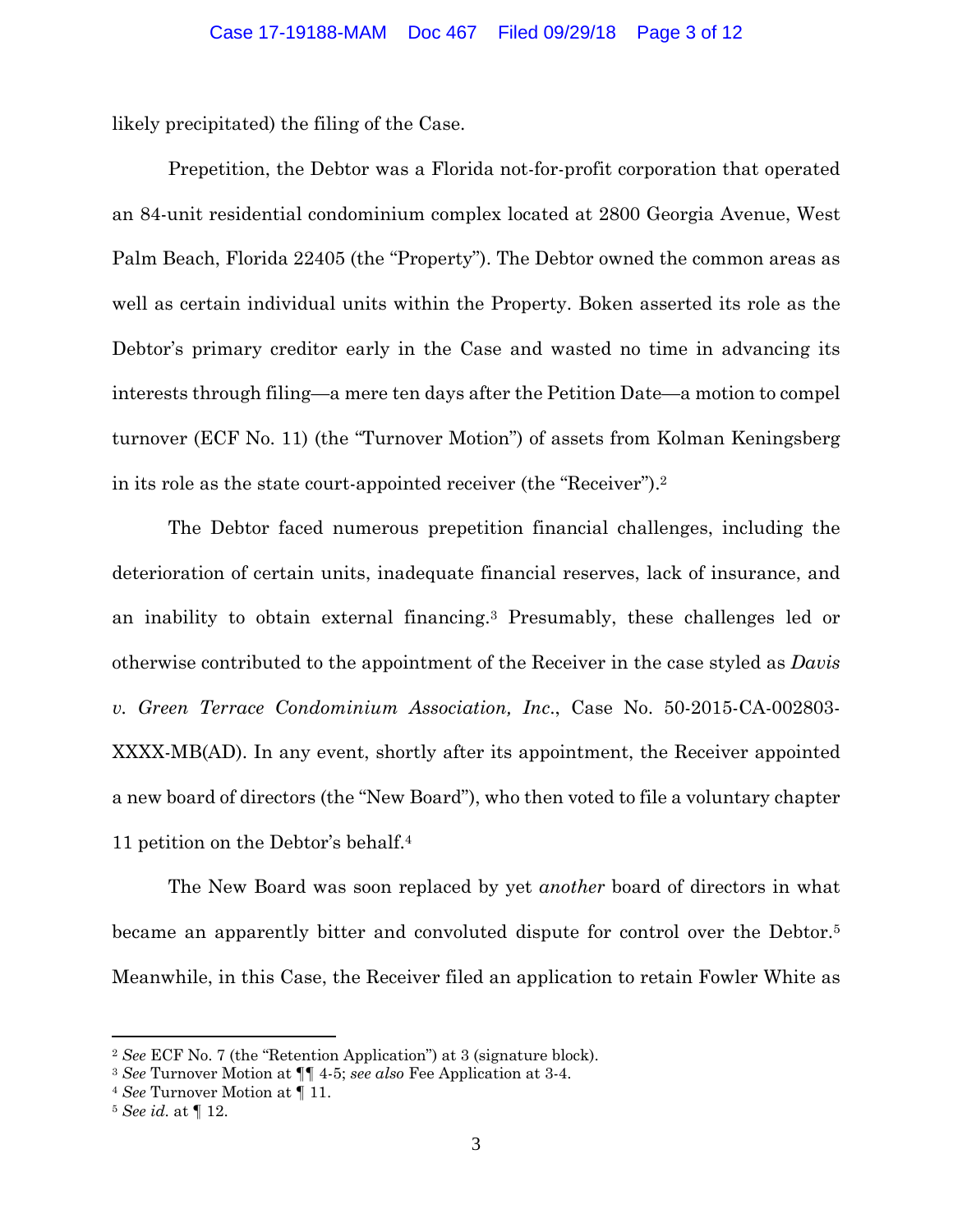the Debtor's bankruptcy counsel, which the Court granted.6

In the Turnover Motion, Boken asserted that its claim was secured by Debtorowned condominium units, an undivided interest in common elements, tangible personal property of the Debtor, assessments, special assessments, and maintenance payments.7 Bailynson served as the principal of Boken and at that time controlled, either directly or indirectly, the majority of the Debtor's condominium units and voting rights.8 This multi-faceted level of involvement in the Debtor's affairs may explain why the Bailynson Parties collectively proceeded to vociferously object to nearly every filing in the Case advanced on the Debtor's and/or Fowler White's behalf, and the Debtor's mere presence in this Court.9 Not to be outdone, the Debtor responded with motions, objections, and an adversary proceeding of its own.10

The Case continued in this hotly-contested and generally unproductive vein over the course of approximately five months, until the court-appointed chapter 11 trustee (the "Trustee")11 finally moved the Court to dismiss the Case on the basis that the Debtor was hopelessly insolvent and incapable of an effective reorganization.12 On February 8, 2018, the Court granted the Trustee's motion to dismiss, thereby triggering the series of events that ultimately led to this particular discovery

<u>.</u>

<sup>6</sup> *See* Retention Application and order granting same (ECF No. 35).

<sup>7</sup> *See* Turnover Motion at ¶ 2.

<sup>8</sup> *See id.* at ¶ 3.

<sup>9</sup> *See, e.g.*, ECF Nos. 11, 18, 19, and 57. This list represents only the documents filed by Boken within approximately the first six weeks of the Case.

<sup>10</sup> *See, e.g.*, ECF Nos. 23, 24, 25, 53, and 60. This list is likewise just an early sampling of the documents filed by the Debtor.

<sup>11</sup> The Court *sua sponte* ordered the appointment of the Trustee on October 4, 2017 after the Bailynson Parties and another interested party filed a motion seeking the appointment of a trustee. *See* ECF Nos. 71, 110, 113, & 119.

<sup>12</sup> *See* ECF No. 188.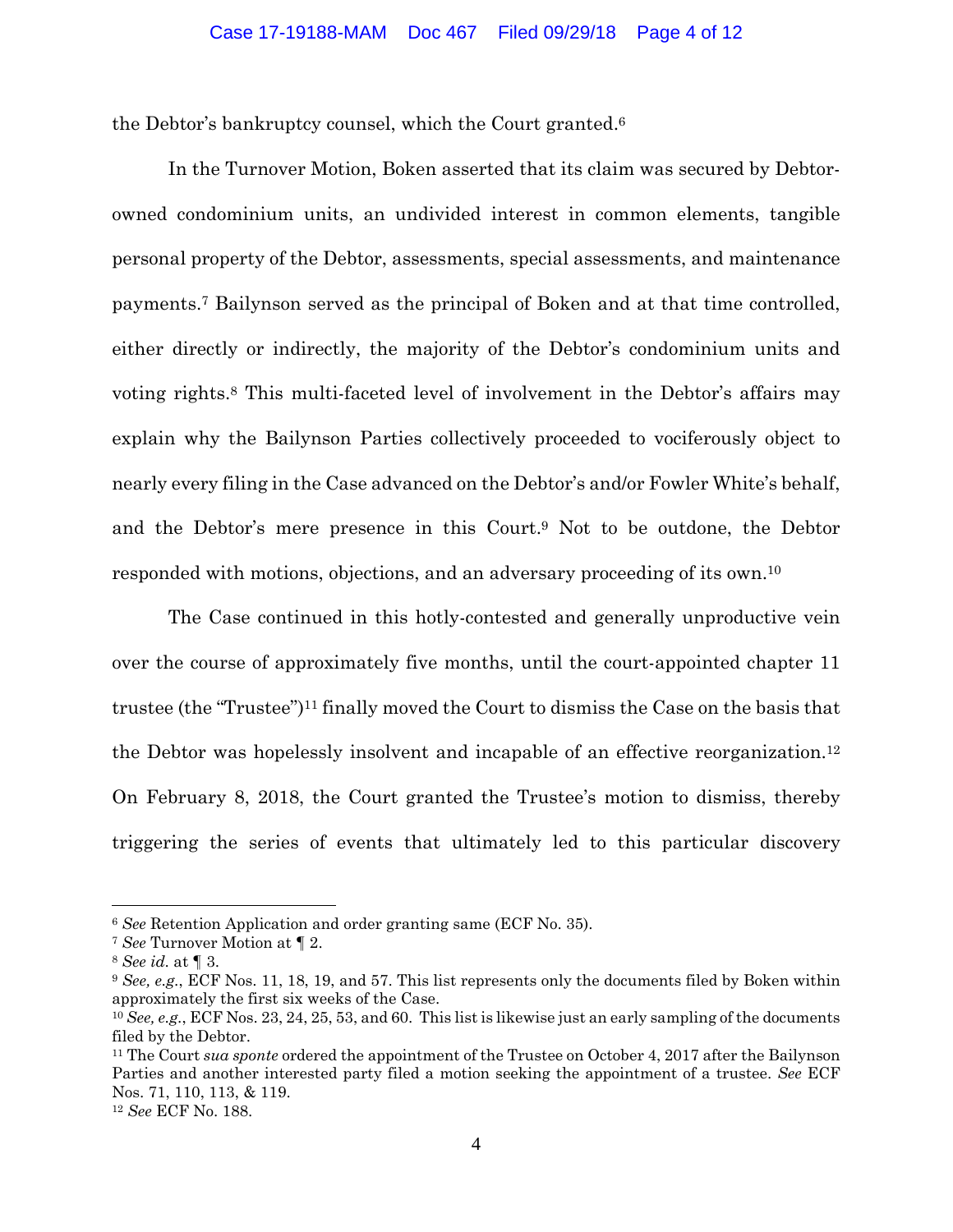## Case 17-19188-MAM Doc 467 Filed 09/29/18 Page 5 of 12

dispute.13 In the Dismissal Order, the Court specifically reserved jurisdiction to determine and award compensation to professionals in this Case, including Fowler White.14 Within 24 hours of entry of the Dismissal Order, the Bailynson Parties' newly-retained replacement counsel15 immediately noticed the deposition *duces tecum* of the Receiver, the Debtor, and Fowler White.16

The document request attached to the notice of deposition directed towards Fowler White (including any subsequent amendments or supplements thereto, the "Document Request") was, if nothing else, broad.17 It sought all nature of documents and communications regarding Fowler White's representation of the Debtor and included a vastly expansive definition of the term "document".18 Based upon the timing and nature of the document request, along with arguments made by counsel at the Evidentiary Hearing, the only reasonable inference that may be drawn from the record is that the Bailynson Parties' primary objective in issuing the Document Request was to procure detailed support for its (future) objection to Fowler White's request for fees.

In due course, Fowler White filed its Fee Application. The Bailynson Parties filed a comprehensive objection (the "Objection") (ECF No. 362) soon thereafter on March 14, 2018. The Court initially set the Fee Application for hearing on March 16, 2018, and continued the hearing to May 9, 2018 to permit the parties to submit

 $\overline{a}$ 

<sup>13</sup> *See* ECF No. 280 (the "Dismissal Order"). 14 *See id.* at page 2.

<sup>15</sup> *See* ECF No. 279 (Notice of Appearance).

<sup>16</sup> *See* ECF Nos. 282, 283, 284.

<sup>17</sup> *See* ECF No. 283 at Exhibit A.

<sup>18</sup> *See id.*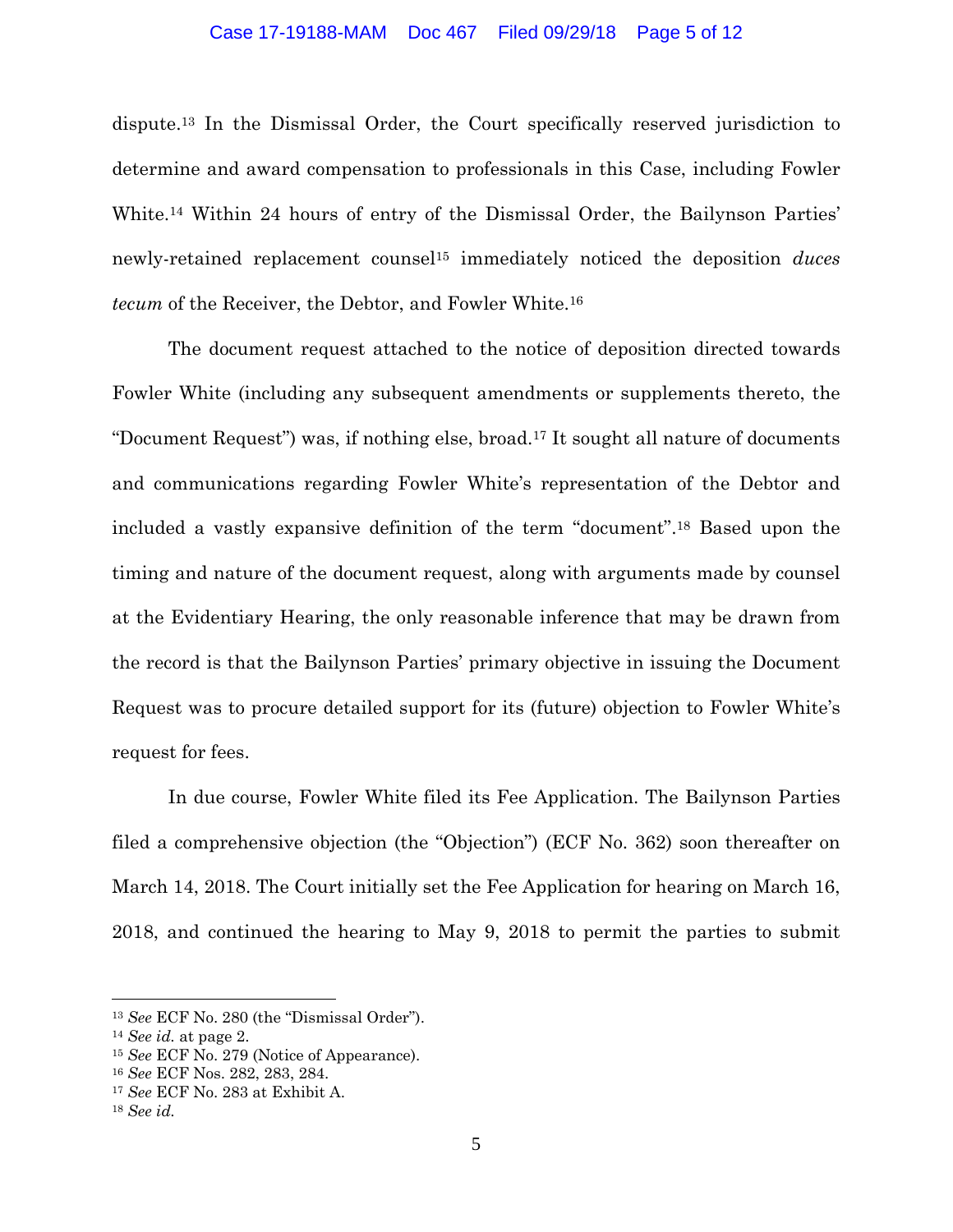## Case 17-19188-MAM Doc 467 Filed 09/29/18 Page 6 of 12

evidence on the matter.19 Prior to the scheduled date, the Bailynson Parties filed the Motion to Strike. Because the Motion to Strike sought to strike the Fee Application itself – the original document for which an evidentiary hearing was already scheduled – the Court ultimately set the Motion to Strike for its own evidentiary hearing on June 1 and 6, 2018 (previously defined herein as the Evidentiary Hearing), and delayed the evidentiary hearing on the Fee Application pending resolution of the Motion to Strike.20

At the Evidentiary Hearing, both parties submitted literally thousands of pages of documentary evidence, including the full production of documents made by Fowler White in response to the Document Request.21 In addition, the parties collectively presented hours of testimonial evidence over the course of two days in court, and also submitted designations of extensive testimonial evidence elicited through depositions.22 At the conclusion of the Evidentiary Hearing, the Court took the matter under advisement, and directed the parties to submit proposed findings of fact and conclusions of law.

## **ANALYSIS**

 At the outset, the Court makes a few observations regarding the discovery process in general and e-discovery in particular. Responding to a document request seeking electronic documents ("E-documents") is a taxing exercise. The goal in any large E-documents production is to have the margin of error be as close as humanly

 $\overline{a}$ 

<sup>19</sup> *See* ECF No. 379.

<sup>&</sup>lt;sup>20</sup> The evidentiary hearing on the Fee Application has not yet been heard by the Court.

<sup>21</sup> *See* Fowler White Exhibit D-1. 22 *See* Deposition Exhibits of David Toben and Eric Rosen.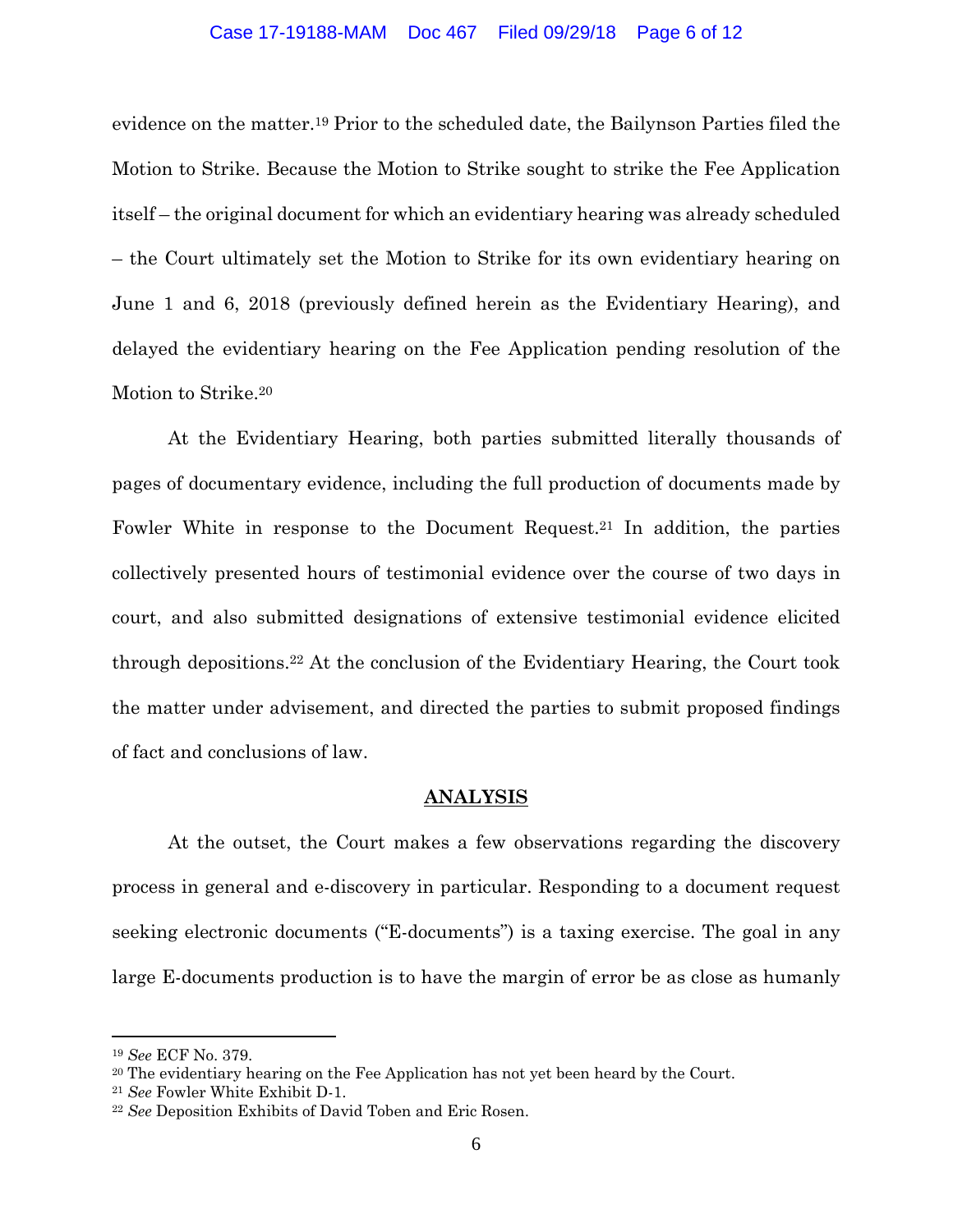## Case 17-19188-MAM Doc 467 Filed 09/29/18 Page 7 of 12

possible to 0%, but likely will include some degree of incompleteness. To arrive at the lowest possible margin of error at a realistic cost to the client, junior attorneys are usually charged with culling the E-documents production to the best of their abilities and identifying more complex discovery issues. The senior supervising attorney bears the ultimate responsibility of overseeing and monitoring the work to assure compliance with the rules of discovery and compliance with the discovery request. When the system works properly, the results obtained can be exceedingly thorough, or at least acceptable. As with any onerous and complex task, however, mistakes often occur. Professional ethics require counsel on both sides to cordially resolve potential disputes. Occasionally, counsel simply cannot do so.<sup>23</sup>

The E-documents production (the "Document Production") made by Fowler White consisted of more than 38,000 pages of documents.<sup>24</sup> The Bailynson Parties, through an independent investigation, discovered that 227 emails (the "Omitted Emails") were not included in the Document Production.25 Of those 227 emails, the Bailynson parties contend that 12 Omitted Emails were relevant to their Objection. To put the matter into perspective, the Bailynson Parties allege that Fowler White failed to initially include relevant documents representing less than 0.04% of the total Document Production. This is, beyond doubt, a miniscule percentage of error.

Fowler White ultimately acknowledged the omission and conceded that the

 $\overline{a}$ 

<sup>&</sup>lt;sup>23</sup> It is no secret that courts at every level disfavor discovery disputes as they often provide the ultimate example of unprofessional and unproductive bickering that unnecessarily drives up the cost of litigation.

<sup>24</sup> *See* Fowler White Exhibit D-1.

<sup>25</sup> *See* Bailynson Exhibit 6.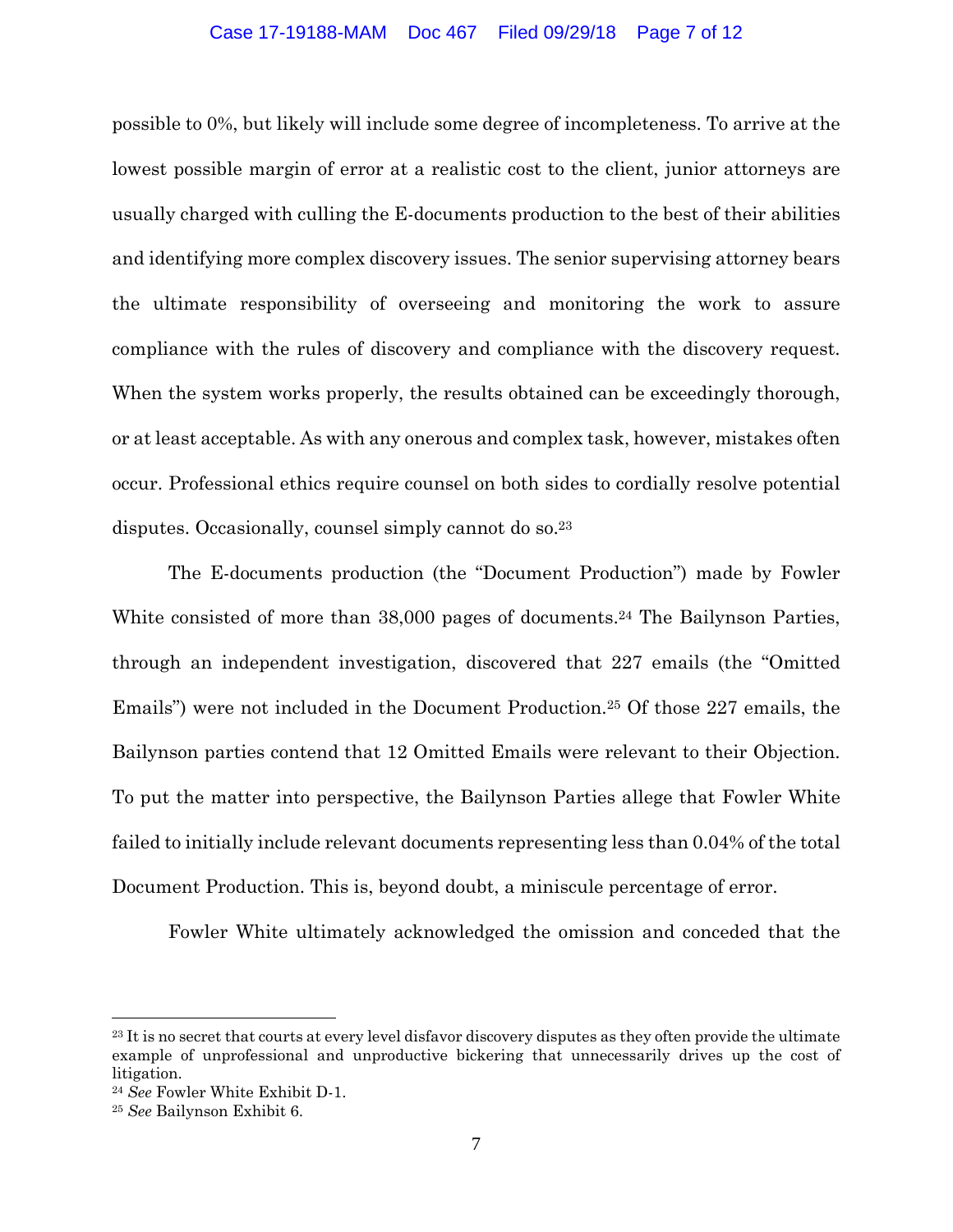## Case 17-19188-MAM Doc 467 Filed 09/29/18 Page 8 of 12

emails should have been included within the Document Production. Fowler White attributed the error to usage of the Debtor's name ('Green Terrace") and matter number as the sole search terms initially employed in generating the Document Production.26 Eric Rosen, the Debtor's lead counsel at Fowler White, further testified at the Evidentiary Hearing that, upon notification and discovery of the error, Fowler White undertook a more thorough analysis in order to verify that in addition to the Omitted Emails, no other documents had been erroneously excluded.27 Fowler White appears to have taken appropriate measures to ensure that the production was complete upon notification of the error that resulted from its use of incomplete search terms.

Despite the apparent "cure" of the omission by Fowler White and despite having already filed its exceedingly thorough Objection to the Fee Application, the Bailynson Parties strenuously argue that Fowler White's failure to include the Omitted Emails constituted "spoliation" of evidence and that sanctions are warranted. Although the Court agrees that Fowler White's usage of the term "Green Terrace" and the matter number as the sole search parameters was misguided and negligent, the Court disagrees that this error resulted in spoliation of evidence.

Spoliation is "the intentional destruction, mutilation, alteration, or concealment of evidence . . . ." Black's Law Dictionary (10th ed. 2014); *In the Matter of: The Complaint of Boston Boat III, L.L.C*., 310 F.R.D. 510, 514 (S.D. Fla. 2015) (quoting *Calixto v. Watson Bowman Acme Corp.*, No. 07–60077–CIV, 2009 WL

1

<sup>26</sup> *See* Transcript of June 1, 2018 Hearing (ECF No. 451) (the "June 1 Transcript") at 145:24-146:12.

<sup>27</sup> *See* June 1 Transcript at 149:2-150:20.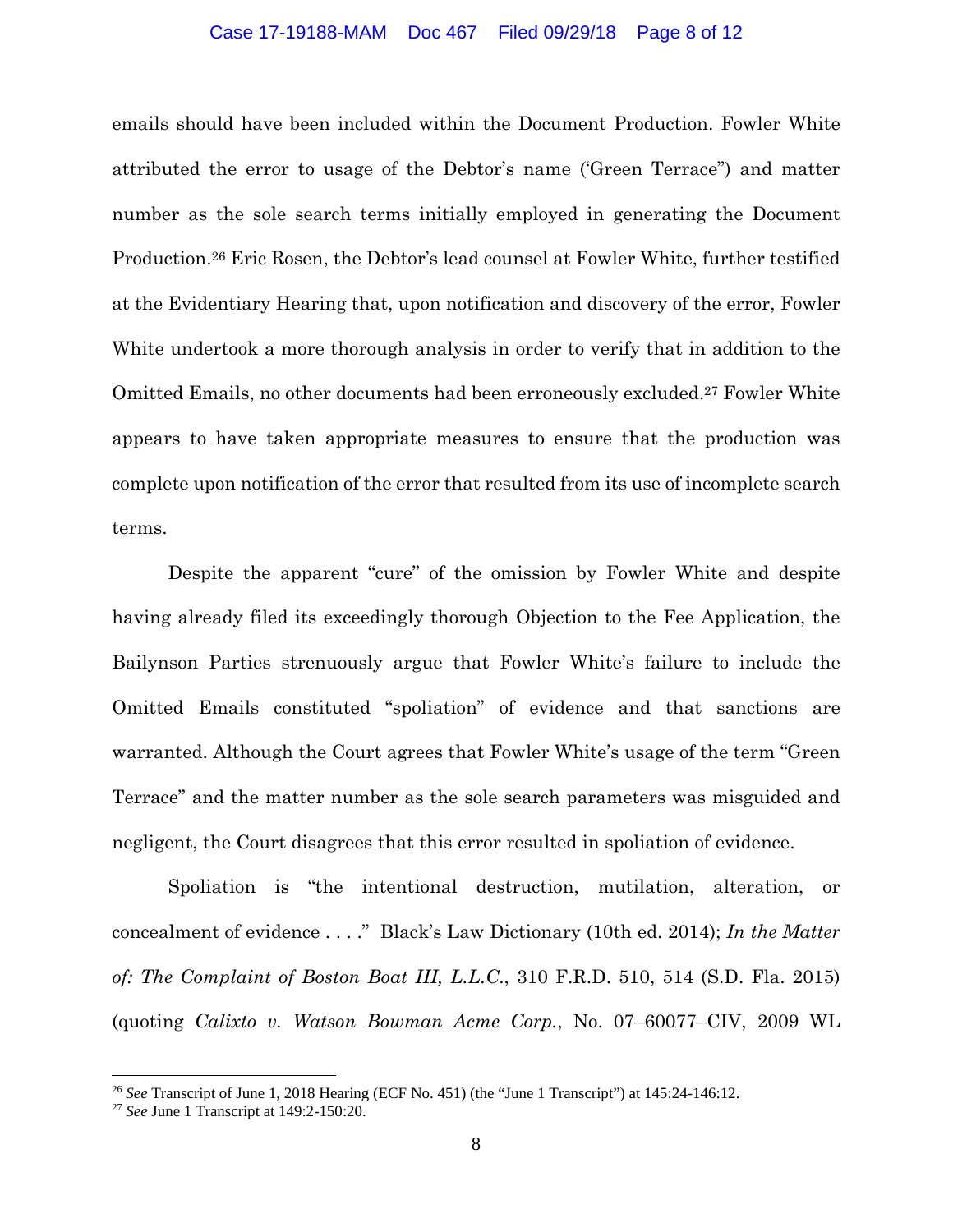## Case 17-19188-MAM Doc 467 Filed 09/29/18 Page 9 of 12

3823390, at \*13 (S.D. Fla. Nov. 16, 2009)) (internal quotation marks omitted). Although the standard definition includes intent, whether intent is fundamentally required may be a matter of interpretation. *Compare* Black's Law Dictionary (10th ed. 2014); *Southeastern Mech. Servs., Inc. v. Brody*, No. 8:08–CV–1151–T–30EAJ, 2009 WL 2242395, at \*2 (M.D. Fla. July 24, 2009) (spoliation is "the intentional destruction or concealment of evidence") *with Boston Boat*, 310 F.R.D. at 514 (''Courts in this circuit have been inconsistent as to whether spoliation includes intent.").

The elements of a spoliation claim include: (1) the existence of a potential civil action; (2) a legal or contractual duty to preserve evidence which is relevant to the potential civil action; (3) destruction of that evidence; (4) significant impairment in the ability to prove the lawsuit; (5) a causal relationship between the evidence destruction and the inability to prove the lawsuit; and (6) damages. *Green Leaf Nursery v. E.I. DuPont de Nemours & Co.*, 341 F.3d 1292, 1308 (11th Cir. 2003).

The Eleventh Circuit has clarified that concealment alone does not constitute spoliation. *Id.* Rather, the objectionable conduct must include either destruction of evidence or the significant and meaningful alteration of a document or instrument. *Id.* (internal citations and quotations omitted).

Application of the *Green Leaf* standard to the matter at hand clearly indicates that spoliation has not occurred. The first two elements—the existence of a potential civil action and a contractual duty to preserve evidence—are present, but on the very next element, the analysis fails. Because the Omitted Emails were, in fact, located (and ultimately produced), destruction of the Omitted Emails clearly has not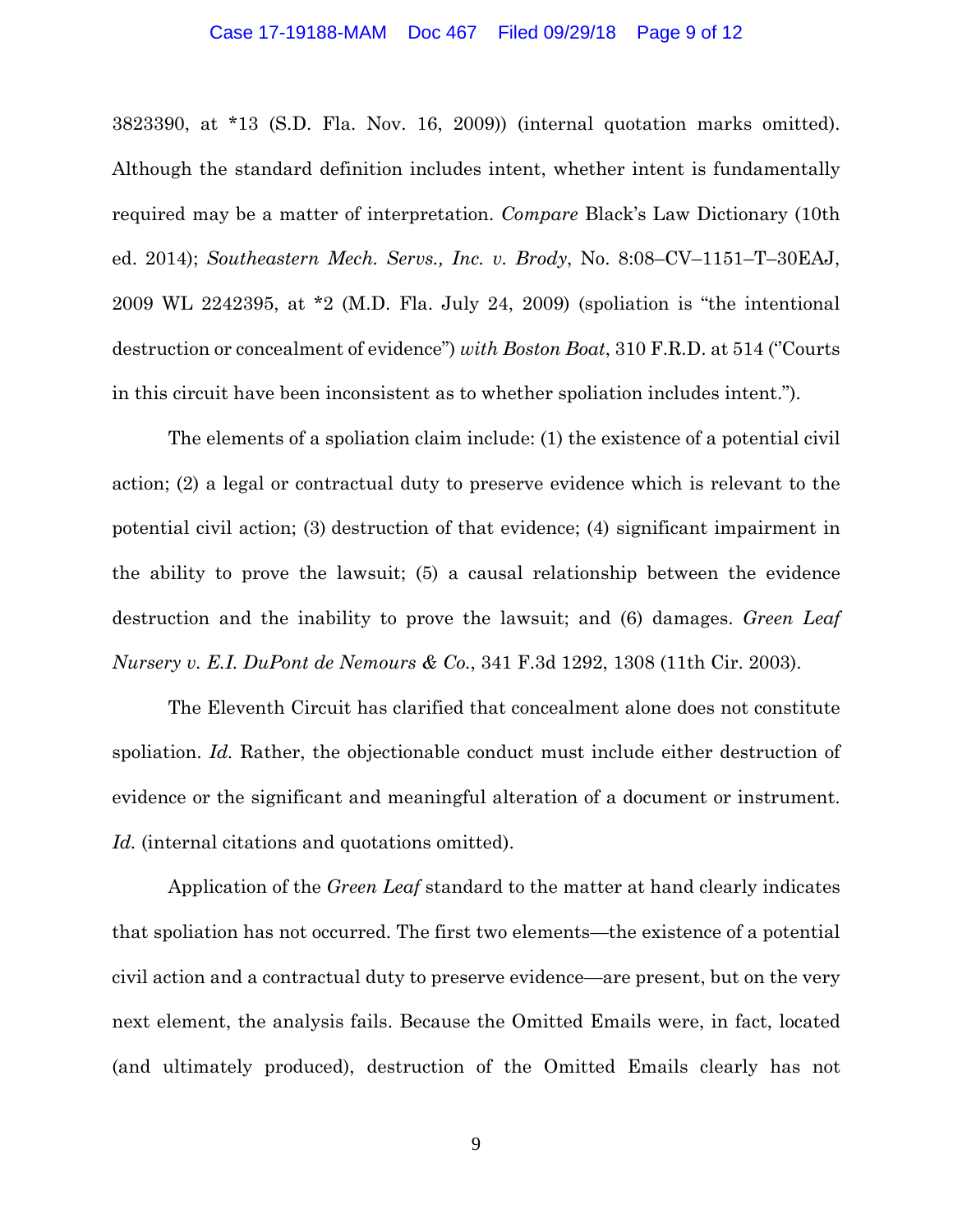## Case 17-19188-MAM Doc 467 Filed 09/29/18 Page 10 of 12

occurred. Moreover, the Bailynson Parties have already filed a very thorough, exceedingly comprehensive Objection to the Fee Application based on multiple grounds. Any argument that the Bailynson Parties are unable or significantly impaired in their ability to contest the Fee Application strains credulity.

Finally, the Bailynson Parties have little to show in the way of potential damages.28 The Court will give the Objection the full weight it is due at the appropriate juncture. It is simply untenable that the Bailynson Parties' ability to object to the Application has been hindered. Tellingly, the Bailynson Parties have not found it necessary or prudent to amend or supplement the Objection in any way during the approximately six-month period since it was filed, despite the discovery of the Omitted Emails.29

Finally, the Court must make two important observations: (1) the Motion to Strike did not contain the "good faith" certification required by Rule 37(a)(1) of the Federal Rules of Civil Procedure (made applicable here by Rule 7037 of the Federal Rules of Bankruptcy Procedure) and Local Rule 7026-1(F), and (2) competent, professional counsel are almost always able to resolve discovery disputes consensually. While Fowler White's initial failure to disclose the Omitted Emails was improper due to its use of incomplete search terms, the path to resolve the discovery dispute chosen by the Bailynson Parties exhibited a level of sharp practice seemingly

1

<sup>28</sup> Although the Court acknowledges that fees were clearly expended in the preparation of the Motion to Strike, the Court questions whether it was truly necessary to file the motion. *See infra.* 

<sup>29</sup> The Bailyson Parties' decision not to supplement the Objection after the revelation of the Omitted Emails completely undermines any potential argument that the Omitted Emails are "crucial" to the Bailynson Parties' ability to object to the Fee Application.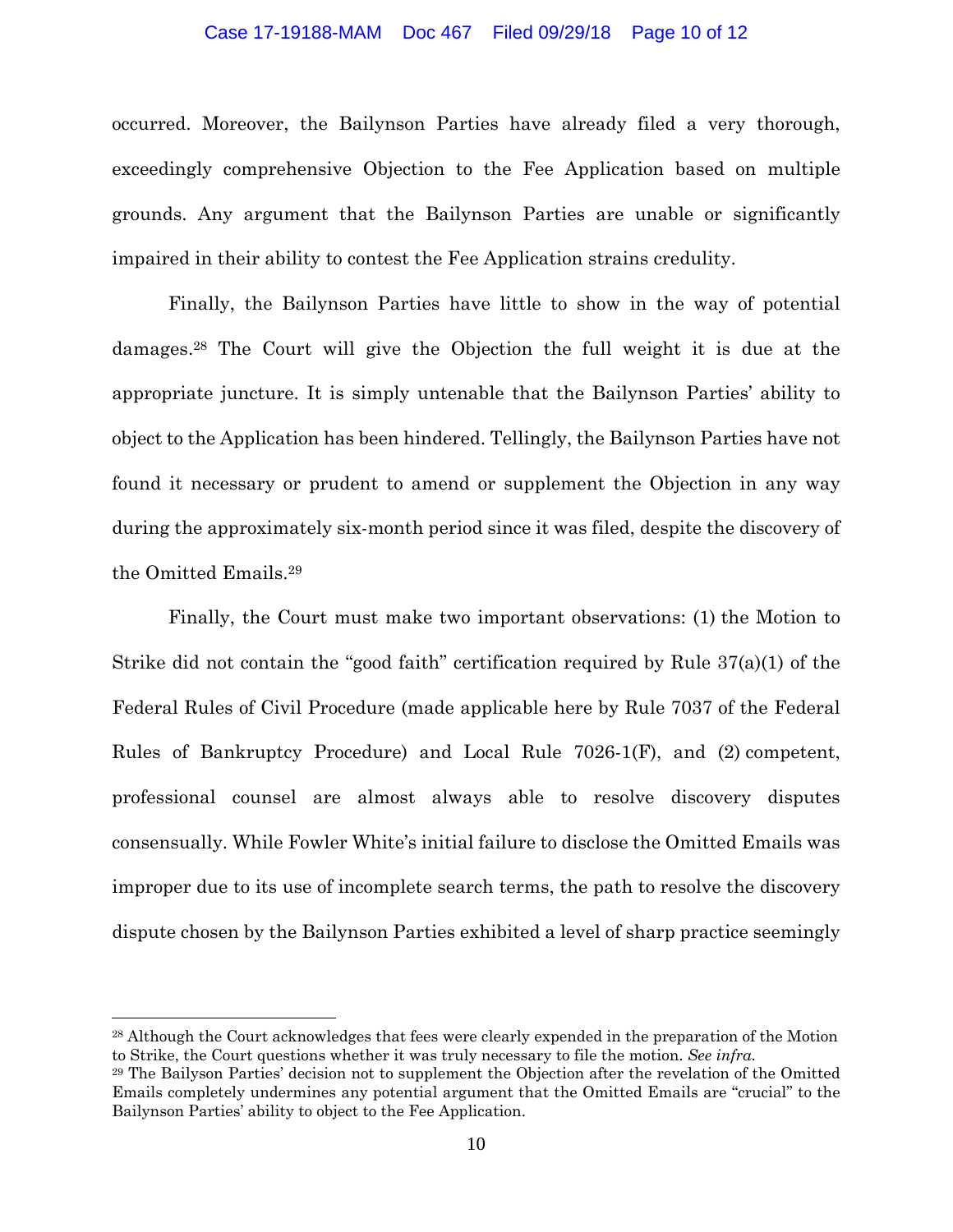## Case 17-19188-MAM Doc 467 Filed 09/29/18 Page 11 of 12

designed to further punish Fowler White for filing the Application, besides having had the Trustee appointed and the Case dismissed.

Therefore, although the Court finds it appropriate to sanction Fowler White for not taking sufficient care with its initial selection of search terms, which was the genesis of this discovery dispute, the Court is critical of counsel for *both* parties for failing to maintain the standard of professional competency and courtesy expected of professionals in this District that should have been employed to resolve this dispute. Moreover, the Court expects such counsel to begin exhibiting the requisite professional competency and courtesy towards one another for the duration of this Case.

## **CONCLUSION**

Accordingly, the Court, having considered the Motion to Strike, the Supplement, and the Response, having considered the arguments of counsel and the evidence presented at the Evidentiary Hearing, having reviewed the record and exhibits submitted by counsel, and being otherwise fully advised in the premises, hereby **ORDERS AND ADJUDGES** that:

- 1. The Motion to Strike is **GRANTED** in part and **DENIED** in part, as set forth herein.
- 2. The Court **GRANTS** the Motion to Strike to the extent that it seeks reasonable sanctions for preparation and prosecution of the Motion to Strike. Nelson Mullins is directed to file with the Court and serve on Fowler White a notice which attaches Nelson Mullins' time records associated with